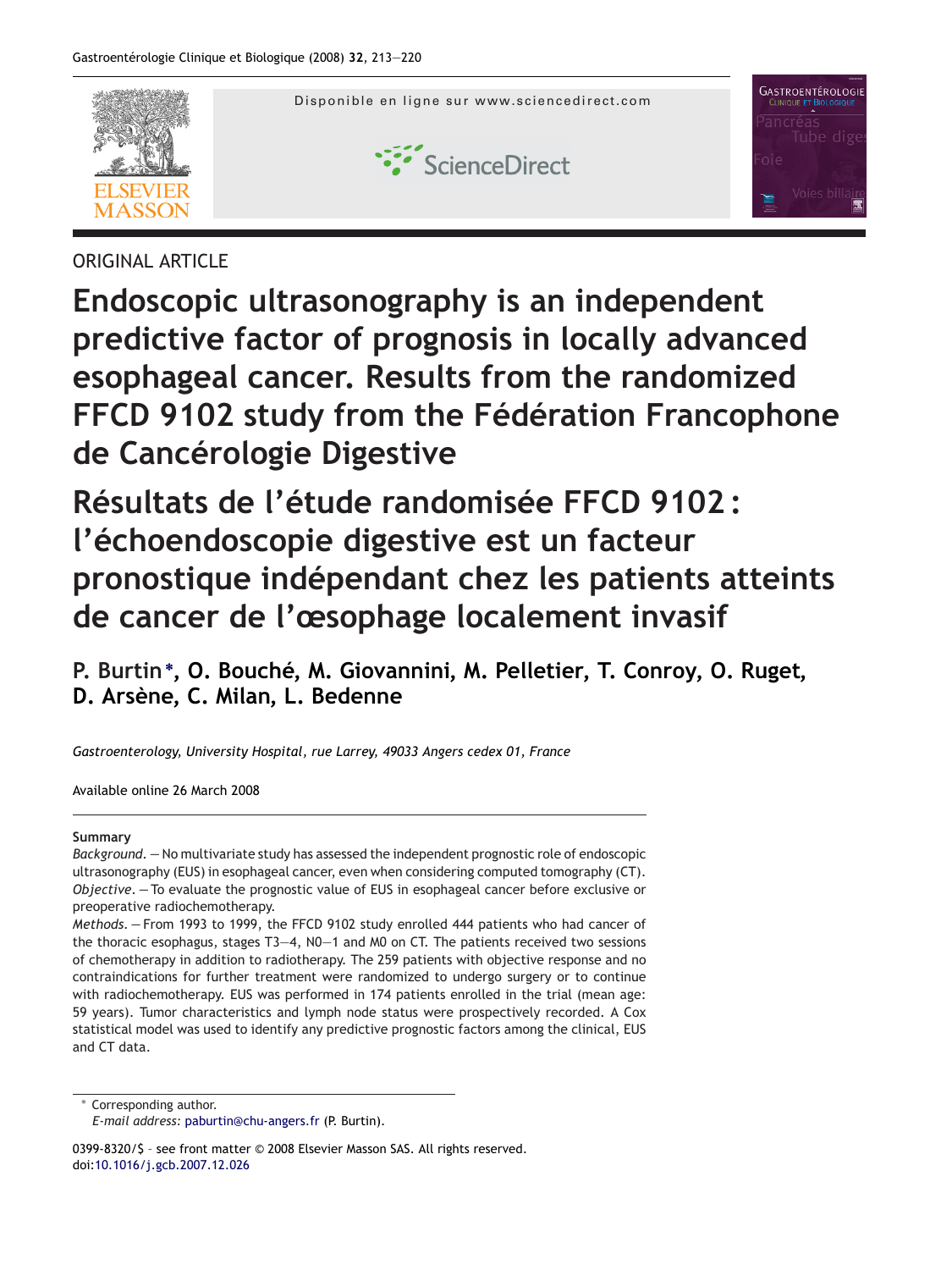*Results. —* In the multivariate analysis, three factors were associated with a poor prognosis: inability to ingest solid food (OR: 1.98;  $P = 0.0008$ ); more than three neoplastic subdiaphragmatic lymph nodes (LN) on EUS (OR: 2.41; *P* < 0.0045) and age > 65 (OR: 1.53; *P* < 0.056). Their prognostic value persisted after adjustment for type of treatment given. Two- and five- year survival rates were 21.5 and 10.5%, respectively, in the presence of three neoplastic subdiaphragmatic LN, and 43 and 30%, respectively, in all other cases.

*Conclusion. —* Degree of dysphagia, age and presence of neoplastic subdiaphragmatic LN on EUS were independently predictive of the prognosis for locally advanced esophageal cancer. EUS results should be taken into account in future trials.

© 2008 Elsevier Masson SAS. All rights reserved.

#### **Résumé**

*Introduction. —* Aucune étude multivariée n'a examiné le rôle pronostique indépendant de l'échoendoscopie digestive (EED) chez les patients atteints de cancer de l'œsophage, en tenant compte des résultats de la tomodensitométrie (TDM).

*Objectif. —* Evaluer, chez les patients atteints du cancer de l'œsophage, la valeur pronostique de l'EED avant une radiochimiothérapie exclusive ou préopératoire.

*Méthodes. —* De 1993 à 1999, 444 patients présentant un cancer de l'œsophage thoracique de stade T3—4, N0—1 et M0 sur la TDM ont été inclus dans l'étude 9102 de la FFCD. Les patients ont reçu deux cures de chimiothérapie en plus de la radiothérapie. Les 259 patients présentant une réponse objective et aucune contre-indication pour la poursuite du traitement ont été randomisés en deux groupes : chirurgie ou radiochimiothérapie. Une EED était réalisée chez 174 patients (âge moyen 59 ans). Les caractéristiques tumorales et le statut ganglionnaire ont été notés prospectivement. La recherche de facteurs pronostiques parmi les paramètres cliniques échoendosopiques et tomodensitométriques étaient effectuée avec un modèle de Cox.

*Résultats. —* A l'analyse multivariée, trois facteurs étaient associés à un mauvais pronostic : l'incapacité d'ingérer des aliments solides (OR : 1,98 ; *p* = 0,0008) ; plus de trois ganglions sousdiaphragmatiques envahis sur l'EED (OR : 2,41 ; *p* < 0,0045) et l'âge supérieur à 65 ans (OR : 1,53 ; *p* < 0,056). Les valeurs pronostiques persistaient après ajustement pour le type de traitement. Les taux de survie à deux et cinq ans étaient respectivement de 21,5 et de 10,2 % en présence de trois ganglions sous-diaphragmatiques envahis et de 43 et de 30 % dans les autres cas.

*Conclusion. —* L'importance de la dysphagie, de l'âge et de la présence de ganglions sousdiaphragmatiques envahis sur l'EED sont des facteurs indépendants prédictifs du pronostic d'un cancer de l'œsophage localement invasif. Il faut prendre en considération les résultats de l'EED pour les essais à venir.

© 2008 Elsevier Masson SAS. All rights reserved.

## **Introduction**

The prognosis for esophageal cancer is poor, with a 5-year survival rate of less than 30% after surgery [\[1\].](#page-6-0) However, it has improved with time, mainly because of developments in surgical techniques and adjuvant therapies.

Many prognostic factors have been considered in the choice of therapy, including clinical status [\[2\],](#page-6-0) age, gender [\[3\],](#page-6-0) weight loss [\[4\]](#page-6-0) and dysphagia. The pathological tumor-node-metastasis (pTNM) staging classification is also a good predictor [\[5,6\],](#page-6-0) but can only be obtained after surgical resection. TNM staging can also be estimated preoperatively by CT [\[7\]](#page-6-0) and, more recently, by endoscopic ultrasonography (EUS) [\[5,8—10\].](#page-6-0)

Most of these factors have confirmed their prognostic value in prospective and retrospective studies, but the question of whether new techniques can truly help to identify patients according to their prognosis is still a matter of debate [\[11,12\].](#page-6-0) Although it can be assumed that EUS is only a supplementary technique among the various tools for pretherapeutic staging, two recent studies showed that patients investigated by EUS as part of their initial staging of esophageal cancer had a more accurate prognosis than those who did not. The inference is that EUS also allowed for a better choice of therapy, which was not the case with CT [\[1,13\].](#page-6-0)

There is a good correlation between EUS staging and histopathological examination of the esophagus after surgical resection. Correlation with histopathology may achieve a diagnostic accuracy of 85% for T-stage, and 70—80% for N-stage, cancers [\[5,8,14,15\].](#page-6-0) However, these figures may be considered less than ideal. It has also been shown that interobserver agreement is moderate, especially for T2 tumors and lymph nodes located in the superior mediastinum [\[16,17\],](#page-6-0) although agreement in cases of celiac lymph nodes is better. In spite of these limitations, TNM staging, as estimated by EUS (usTNM), is likely to be a good predictor of the prognosis.

The prognostic significance of EUS results has been suggested in many studies [\[18—21\],](#page-7-0) but few have taken into account either the already-known factors of prognosis such as clinical features, or CT, which can provide information on parts of the mediastinum not accessible by EUS.

Previous EUS studies only evaluated patients treated by surgery so that usTNM could be readily compared with histopathology. Currently, as many patients are treated by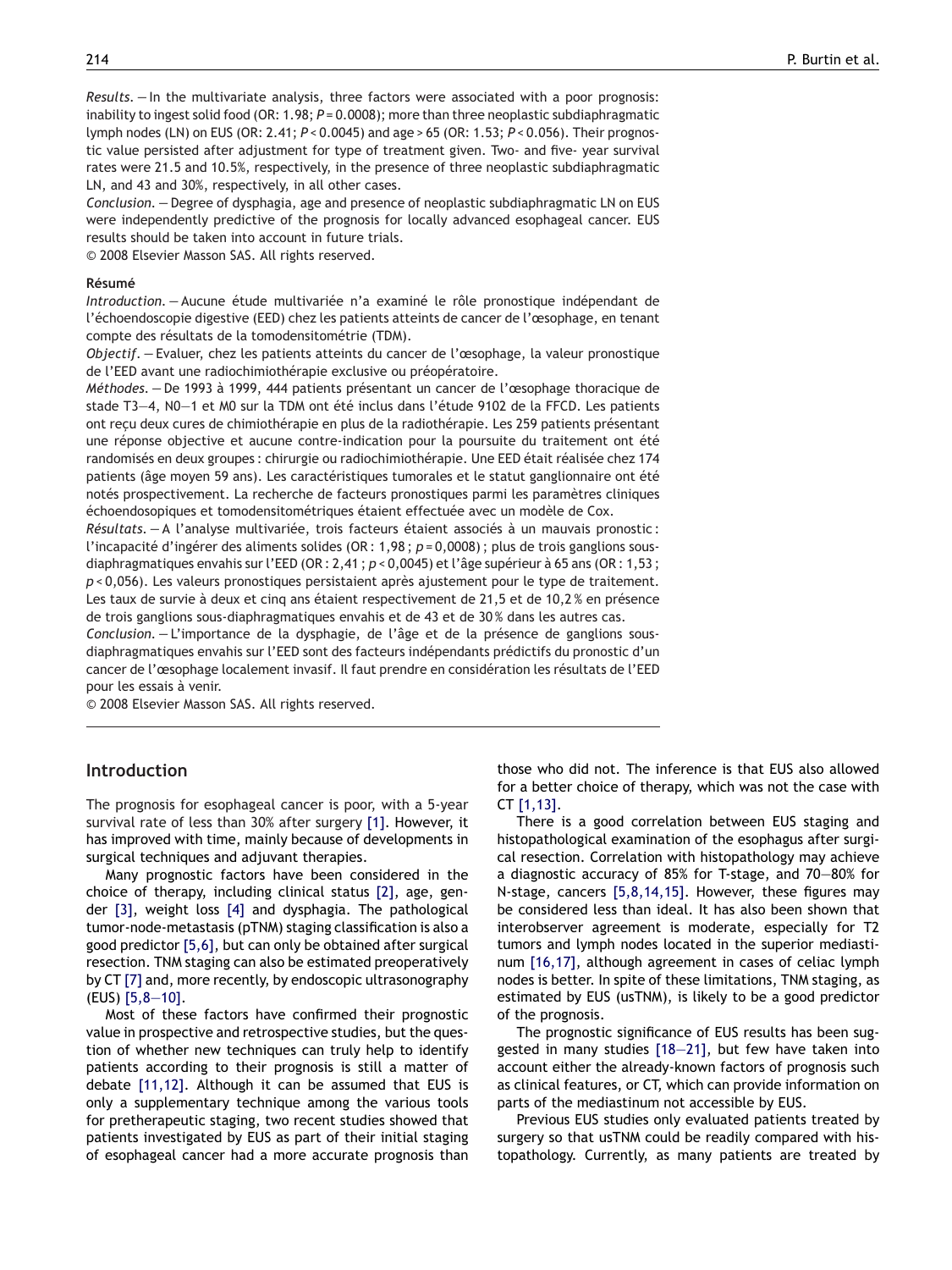radiochemotherapy before surgery, downstaging may be observed on EUS. The initial usTNM may then not correspond to the final pTNM. Also, comparisons between EUS and histopathology are not possible after radiochemotherapy as, in this case, EUS may be subject to misinterpretation [\[22\].](#page-7-0)

At present, four main therapeutic strategies are used for cancers spreading beyond the mucosa: surgical resection, radiochemotherapy alone, adjuvant radiochemotherapy or adjuvant chemotherapy. Several non-randomized prospective and retrospective studies have explored the role of radiochemotherapy, and suggested that this alone might be as effective as radiochemotherapy followed by surgery [\[23—26\].](#page-7-0) This is why the Fédération francophone de cancérologie digestive (FFCD) initiated a randomized study comparing radiochemotherapy alone with radiochemotherapy plus surgery in patients with locally advanced resectable cancer (trial FFCD 9102).

Our study was designed to assess the role of EUS as an independent prognostic indicator, while taking into account all known prognostic factors as well as the results of mediastinal CT, even when performed in different centers of varying expertise.

#### **Material and methods**

Trial FFCD 9102 aimed to answer the following question: do patients with a potentially operable locally advanced cancer of the esophagus and who respond to induction chemoradiation need surgical resection, or can they be treated with radiochemotherapy alone?

The pretherapeutic workup included routine clinical examination, upper GI endoscopy plus biopsy, thoracic and abdominal CT, barium swallow, chest X-ray and abdominal ultrasound.

The inclusion criteria were: histopathologically confirmed adenocarcinoma or squamous cell carcinoma of the thoracic esophagus; stage T3—T4 and/or N0—N1 on spiral CT scans, according to the Wurtz classification [\[7\];](#page-6-0) no contraindications to either surgery or radiochemotherapy and absence of palpable peripheral lymph nodes.

Initial transgastric and transesophageal EUS was performed, using a radial or linear instrument (any Olympus<sup>®</sup> or Pentax<sup>®</sup> instrument, Hamburg, Germany), during the preoperative workup at the 38 centers where it was available in France at the time of the study. There was no standardization of how the EUS examination was performed, resulting in the use of different frequencies, instruments and/or intravenous sedation. In fact, EUS was optional in the study. Therefore, as EUS was not considered a routine part of the patient's workup, the decision to perform such an examination was left completely up to the physician. In general, at the time of the study, there was enough data in France to consider this test as offering useful information on patients' resectability. All patients having EUS, for whatever reason, were included in our study.

The degree of extension of the tumor in the esophageal wall was assessed as previously described [\[14\]](#page-6-0) according to four classifications (usT1—usT4, suggesting the pT aspect of the TNM classification). The endosonographer also had to measure the length, circumference and thickness of the tumor, unless it could not be traversed. Well-rounded, greater than 5 mm in size and hypoechoic lymph nodes were considered neoplastic [\[14\],](#page-6-0) and were assessed in the mediastinum and celiac areas. The number and maximum size of the lymph nodes were also recorded at these lymphatic sites. In an attempt to replicate the methods used in previously published series [\[20—27\], w](#page-7-0)e grouped lymph nodes a posteriori into two classifications: 0—3 visible neoplastic lymph nodes and greater than three neoplastic lymph nodes.

In cases of non-traversable stenosis, the tumor was classified as T3 at minimum, and Nx if no neoplastic lymph nodes were found above the stenosis.

At the time of the study, fine-needle aspiration (FNA) was not routinely available.

Inclusion in the study was independent of the results of EUS, except where the tumor had clearly spread to an adjacent organ, thereby precluding optimal surgical resection. It was, therefore, possible to include patients with celiac lymph nodes on EUS, but not on CT.

Patients who met the inclusion criteria were registered in the trial and received two courses of chemotherapy (5-FU 800 mg/m<sup>2</sup> per day on days 1–5 and on days 22–26, and cisplatin 75 mg/m<sup>2</sup> on days 2 and 23, or 15 mg/m<sup>2</sup> per day on days 1–5 and on days 22—26). Radiotherapy encompassed the macroscopic tumor and lymph nodes, with 3-cm proximal and distal margins, and a 2 cm radial margin. The use of three to four fields was necessary. Radiotherapy was delivered in two different ways: split-course radiotherapy in two sequences of five daily fractions of 3 Gy, separated by a two-week rest (total dose: 30 Gy) or conventional radiotherapy, delivered in five daily fractions per week, 2 Gy per fraction, for 4—5 weeks (total dose: 45 Gy). The choice of regimen was left to each investigator. After January 1999, only conventional radiotherapy was allowed, in the light of a study having concluded its superiority over split-course regimens [\[28\].](#page-7-0)

A clinical examination, esophagogram, abdominal ultrasound and chest X-ray were performed as soon as possible after the end of radiotherapy to assess clinical response. Positron emission tomography (PET) was not available at the time of the study.

When an objective response (decrease in tumor size greater than 50%) or improvement in dysphagia was observed, the patient was randomized to receive either surgical resection (arm A) or further radiochemotherapy (arm B), delivering 20 Gy (conventional regimen) or 15 Gy (split-course). In cases of no response, no improvement in dysphagia or a grade-4 toxicity (according to WHO classification), the patients were not randomized and their therapy was freely determined by the physician (usually the oncologist). However, surgery was generally recommended in the protocol. The pathology report determined whether or not the resection was curative, specifying whether there was no residual tumor, microscopic remnants or macroscopic tumor.

Follow-up was performed every three months, and included clinical evaluation, standard endoscopy with biopsy, barium swallow, thoracic CT and abdominal ultrasonography, until death or the study endpoint (30 June 2001) EUS was optional.

The study was designed to establish that arms A and B were equivalent if the two-year survival-rate difference was less than 10% between groups. With alpha and beta errors of 0.05 and 0.20, respectively, the calculated number of patients it needed to randomize was 360. As it was estimated that 25% of the registered patients would not be randomized, the total number of recruited patients had to be 500. An interim analysis, performed in November 2000, showed that the study should be stopped before reaching this figure because of a tendency favoring the non-surgical arm. Results have recently been published.

The study was approved by the Burgundy Ethics Comittee (comité de protection des personnes se prêtant à la recherche biomédicale de Bourgogne, Dijon, France) and patients gave their informed consent before being included in the study.

The *statistical analysis* was performed using the BMDP Statistical Software package. Survival curves were assessed using the Kaplan—Meier method, and comparisons were made by log-rank tests. Multivariate analysis was performed with a Cox regression model on variables already known to be potentially prognostic: age, gender, weight loss, degree of dysphagia, neoplastic lymph nodes and tumor length on CT. All EUS variables significant at *P* < 0.25 in the univariate analysis were also included. Adjustments were always made for center accrual and type of treatment given. This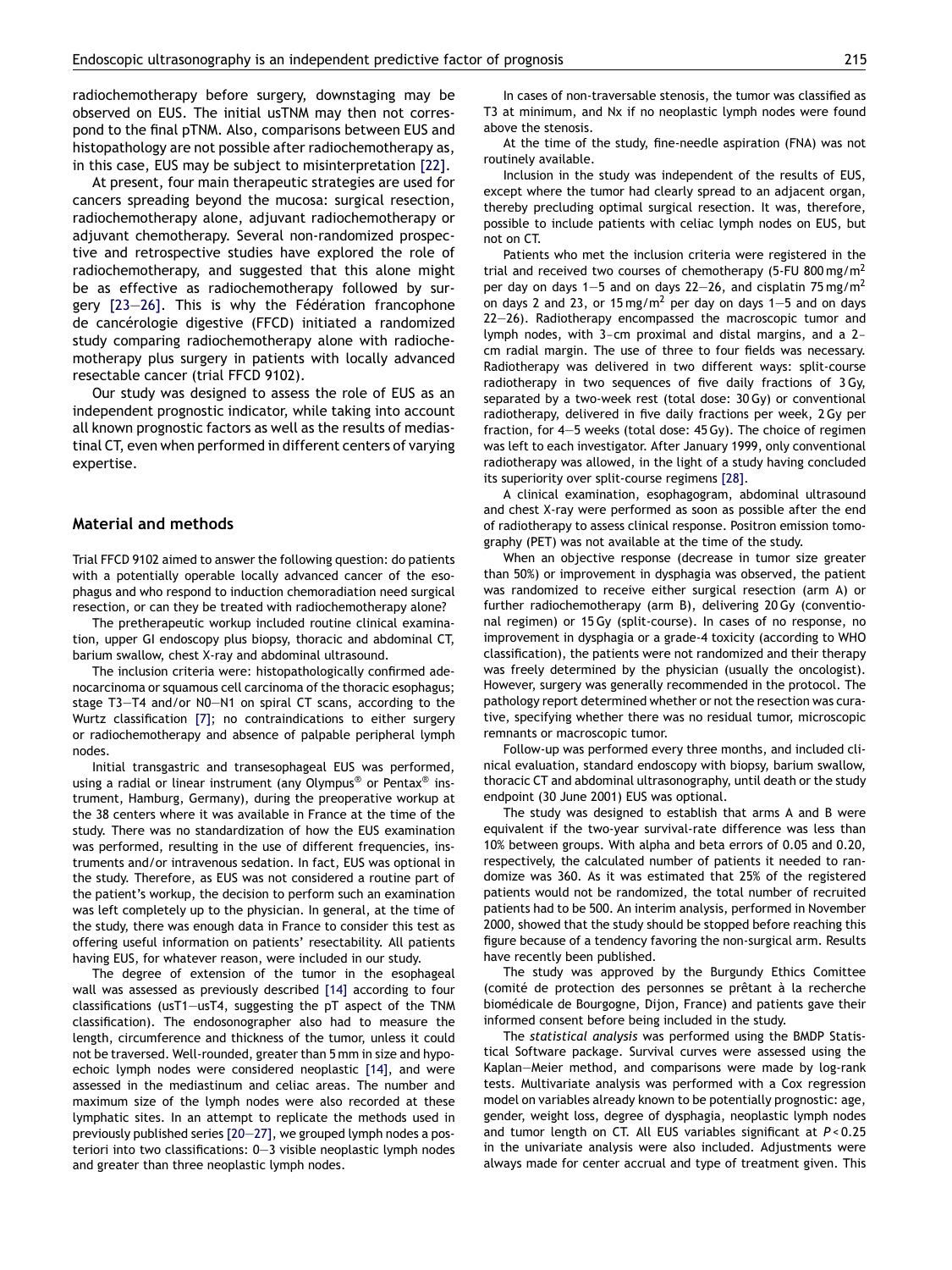kind of analysis enabled assessment of the prognostic value of the tested variables without having to perform subgroup low-power analyses. The level of significance used was *P* < 0.10 in the multivariate analysis.

## **Results**

From 1993 to 1999, 444 patients were registered in the FFCD 9102 trial, and 259 were randomized after confirmation of eligibility criteria, including an objective response. The results of this study have already been published [\[29,30\],](#page-7-0) and showed no statistical differences in survival at five years  $(P = 0.44)$ .

Among the 444 patients registered, an initial EUS examination was performed in 174 patients (mean age  $59 \pm 9.1$ years; range 34—78). Among the 259 patients who were eligible and then randomized, 104 had benefited from EUS examination; an additional 70 EUS examinations were also available from the 185 non-randomized eligible patients, as well as survival data, which were included according to the study protocol.

Table 1 presents the distribution of the 174 patients on inclusion into the study, according to clinical, CT and EUS data.

### **Univariate analysis (Tables 2 and 3)**

Only an inability to ingest solid food was significantly predictive of prognosis among the clinical variables (*P* < 0.002). No CT variable was predictive. Among EUS variables, transmural extent was not predictive, but the presence of neoplastic lymph nodes was significantly predictive of a poor prognosis, especially when patients with neoplastic mediastinal lymph nodes and those with less than three neoplastic celiac lymph nodes were grouped together (similar odds ratios; data not shown in [Table 3\).](#page-4-0)

**Table 2** Univariate analysis of clinical CT and EUS prognostic factors.

*Analyse univariée des facteurs pronostiques cliniques et échoendoscopiques.*

|               | Variable                                    | р     |
|---------------|---------------------------------------------|-------|
| Clinical data | Gender (female vs male)                     | 0.44  |
|               | Age $(< 65$ vs > 65 years)                  | 0.41  |
|               | Weight loss $(\leq 10\% \text{ vs } >10\%)$ | 0.10  |
|               | Inability to ingest solid food              | 0.002 |
| СT            | Neoplastic lymph nodes                      | 0.29  |
|               | (absent vs present)                         |       |
|               | Height $(< 5 cm vs > 5 cm)$                 | 0.24  |
|               | Diameter ( $\leq$ 20 vs 21-50               | 0.53  |
|               | $vs > 50$ mm)                               |       |
| <b>EUS</b>    | Non-traversable stenosis                    | 0.74  |
|               | If tumor is traversed:                      |       |
|               | transmural extent (T2 vs T3                 | 0.39a |
|               | $vs$ T4)                                    |       |
|               | thickness ( $\leq$ 15 mm vs                 | 0.13  |
|               | $>15$ mm)                                   |       |
|               | height $(< 5 cm vs > 5 cm)$                 | 0.49  |

<sup>a</sup> Although *P* was > 0.25, this variable was forced into the model as it is generally considered a good predictor of prognosis among gastroenterologists.

## **Multivariate analysis ([Table 4\)](#page-4-0)**

Based on previously published studies and the results of the univariate analysis, we examined ten variables in the multivariate model: age, gender, weight loss, dysphagia, lymphadenopathy, height of tumor on CT, non-traversable stenosis on EUS, tumor thickness, transmural extension on EUS, and mediastinal and celiac neoplastic lymph nodes on EUS. Adjustments were made for center accrual and type of treatment given.

**Table 1** Distribution of patients at the time of study inclusion. *Distribution des patients à l'inclusion.*

|                       | Variable                                    | N   | %  |
|-----------------------|---------------------------------------------|-----|----|
| Clinical data         | Gender (female)                             | 16  | 9  |
|                       | Weight loss >10%                            | 34  | 20 |
|                       | Inability to ingest solid food              | 78  | 45 |
| <b>CT</b>             | Height of tumor >5 cm                       | 76  | 44 |
|                       | Presence of lymph nodes                     | 73  | 42 |
| <b>EUS</b> results    | Non-traversable stenosis                    | 61  | 35 |
| EUS results if tumor  | T3                                          | 104 | 92 |
| traversed $(N = 113)$ | Height of tumor >5 cm                       | 49  | 43 |
|                       | Tumor thickness >15 mm                      | 22  | 19 |
|                       | Suspicious lymph nodes:                     |     |    |
|                       | Absence of lymph nodes                      | 8   |    |
|                       | $\leq$ 3 neoplastic mediastinal lymph nodes | 57  | 50 |
|                       | >3 neoplastic mediastinal lymph nodes       | 17  | 15 |
|                       | $\leq$ 3 neoplastic celiac lymph nodes      | 10  | 9  |
|                       | >3 neoplastic celiac lymph nodes            | 21  | 19 |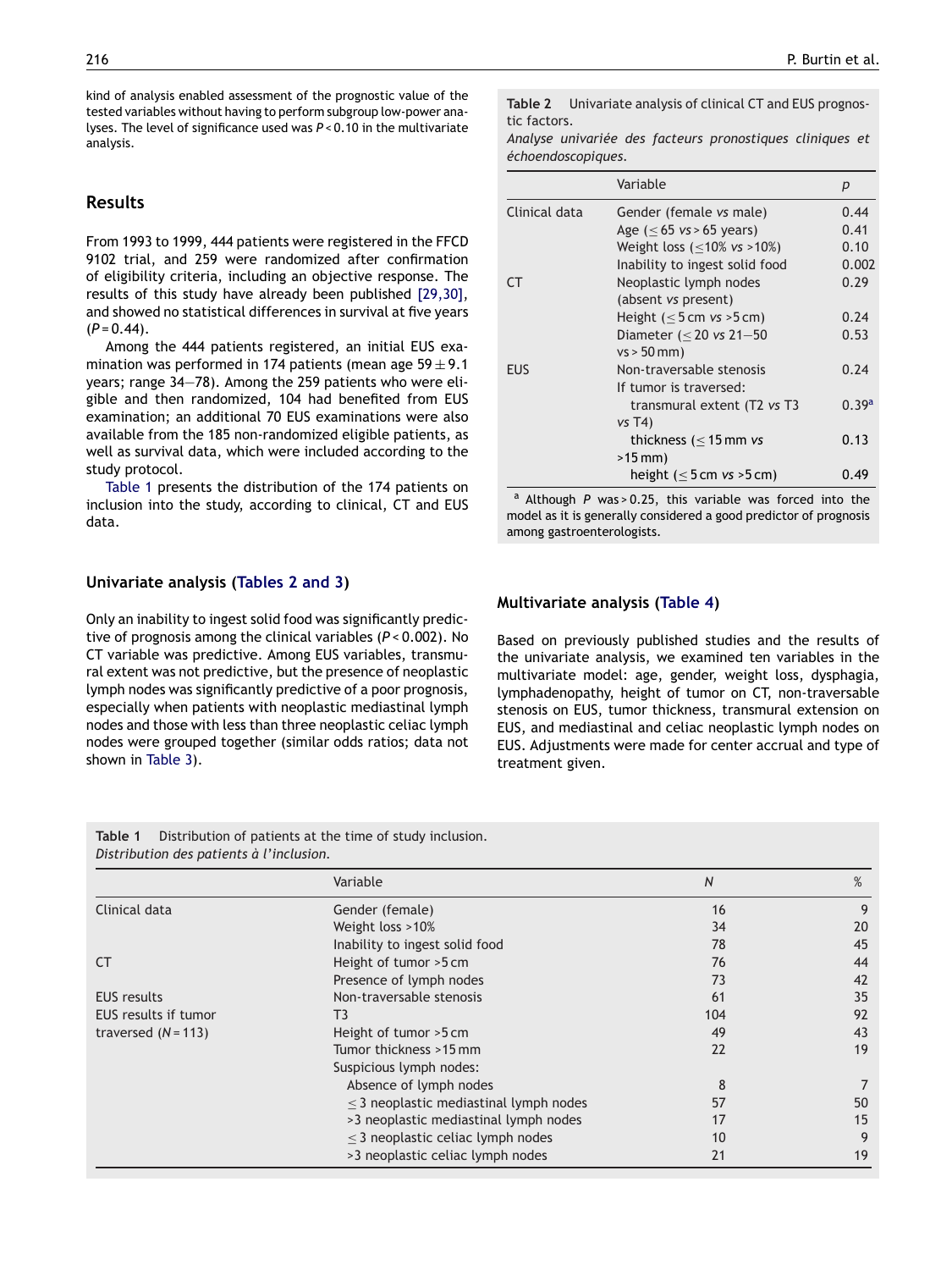| c buu<br>Detailed distribution of tyniph nodes on EOS.<br>Distributions détaillés des ganglions à l'EED. |                 |                |               |      |
|----------------------------------------------------------------------------------------------------------|-----------------|----------------|---------------|------|
| Variable                                                                                                 | N               | 0 <sub>R</sub> | 95% CI        |      |
| No lymph nodes                                                                                           | 8               | 0.62           | $0.19 - 1.98$ | 0.38 |
| Neoplastic mediastinal lymph nodes $\leq$ 3 <sup>a</sup>                                                 |                 |                |               |      |
| Neoplastic mediastinal lymph nodes $>3^a$                                                                | 84 <sup>a</sup> |                |               |      |
| Neoplastic celiac lymph nodes $\leq$ 3                                                                   |                 |                |               |      |
| Neoplastic celiac lymph nodes > 3 <sup>a</sup>                                                           | 21              | 2.22           | $1.25 - 3.93$ | 0.01 |
| Non-traversable stenosis                                                                                 | 61              | 1.41           | $0.93 - 2.15$ | 0.11 |

<span id="page-4-0"></span>**Table 3** Detailed distribution of lymph nodes on EUS.

OR, odds ratio; CI, confidence interval.

Due to a similar risk of death, these three classes were grouped together into a single class.

**Table 4** Multivariate analysis of prognostic factors. *Analyse multivariée des facteurs pronostiques.*

| Analyse mattival lee des jacteurs pronostiques. |  |
|-------------------------------------------------|--|
|                                                 |  |

|                                                    | OR   | 95% IC        |        |
|----------------------------------------------------|------|---------------|--------|
| Age > 65 $vs < 65$ years                           | 1.53 | $0.99 - 2.36$ | 0.0560 |
| Inability to ingest solid food vs others           | 1.98 | $1.33 - 2.94$ | 0.0008 |
| Neoplastic celiac lymph nodes > 3 on EUS vs others | 2.41 | $1.38 - 4.21$ | 0.0045 |

The following variables were introduced into the model: age, gender, weight loss, dysphagia, lymphadenopathy, height of tumor on CT and EUS variables significant at  $P < 0.25$  in the univariate analysis.

Adjustments were made for center accrual and type of treatment given.

Only three variables were retained as predictive of a poor prognosis in the multivariate analysis: age more than 65 years, inability to ingest solid food and presence of more than three neoplastic celiac lymph nodes on EUS.

## **Survival rates**

Fig. 1 shows the actuarial survival curves according to lymph node status on EUS.

Two- and five- year survival rates with no neoplastic lymph nodes, presence of up to three celiac neoplastic lymph nodes and more than three celiac neoplastic lymph nodes  $(P=0.0045)$  were  $52.6 \pm 20.2%$  and  $52.6 \pm 20.2$ %,  $48.7 \pm 5.9$ % and  $33.8 \pm 6.3$ %, and  $21.5 \pm 9.7$ % and  $10.8 \pm 9.0$ %, respectively. In cases of non-traversable



**Figure 1** Survival rate as a function of neoplastic lymph node status on EUS.

*Taux de survie en function des ganglions envahis à l'EED.*

tumor, the survival rates were  $34.7 \pm 6.5\%$  and  $22.1 \pm 6.6\%$ , respectively.

## **Discussion**

The treatment of esophageal cancer is currently not well-standardized, and may explain why multiple treatments have been proposed for prospective investigations. These treatments include surgical resection [\[1\],](#page-6-0) preor postoperative radiochemotherapy [\[23,24,31\],](#page-7-0) concomitant radiochemotherapy alone [\[25\]](#page-7-0) and preoperative chemotherapy. It has been suggested that exclusive radiochemotherapy may be similar in efficacy to radiochemotherapy followed by surgical resection [\[25\].](#page-7-0) Preoperative radiochemotherapy is now frequently given to patients with locally advanced cancer of the esophagus. This finding was the basis of the FFCD 9102 trial launched in 1993; the results suggest that adding resection to radiochemotherapy does not significantly improve the prognosis when radiochemotherapy alone has induced a clinical response [\[29,30\].](#page-7-0)

Some recent studies suggest that the transmural extent of the tumor, as assessed by EUS, is not sufficiently predictive of the prognosis when the presence of neoplastic-type lymph nodes in the mediastinum are taken into account. More precisely, it appears that having fewer than three neoplastic mediastinal lymph nodes on EUS is the strongest predictor of prognosis in non-selected patients (resectable and non-resectable patients), regardless of CT results [\[27,32\].](#page-7-0) However, the small number of patients in that study precluded any analysis of the predictive value of celiac neoplastic lymph nodes (as suggested by other studies) [\[20,33\].](#page-7-0)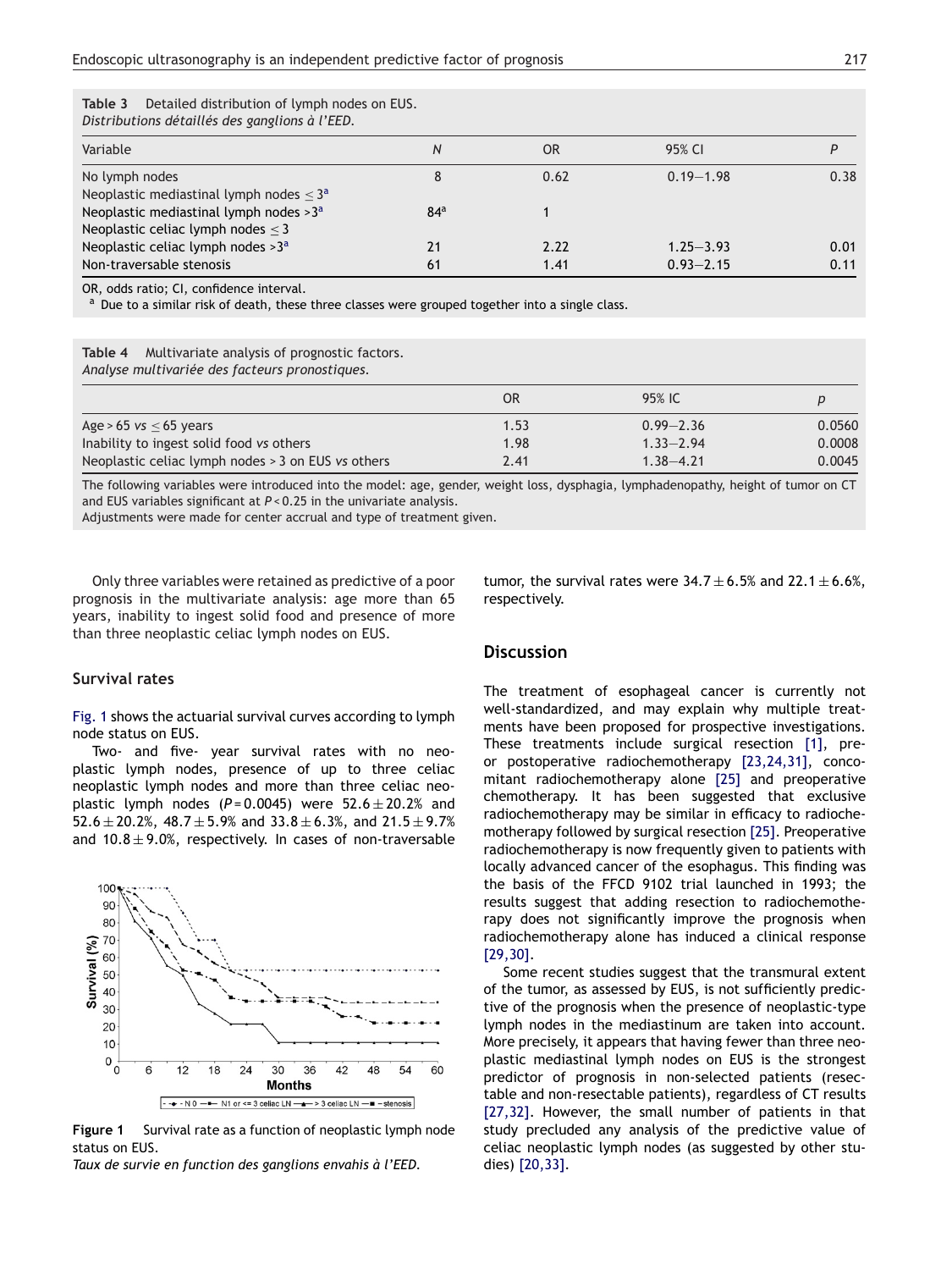Therefore, we found it useful to investigate whether, in a subgroup of patients with locally advanced cancer, EUS could isolate any strong independent predictive factors and whether these factors would be more effective than those obtained with spiral CT. The moderate interobserver agreement seen in the staging of esophageal cancer [\[16,17\]](#page-6-0) justified the participation of non-selected centers in the study to verify the extent of confidence in the results of EUS when performed in multiple centers.

This study showed that age and dysphagia were predictive factors for survival. Other studies had already made similar findings [\[2,4,6,27,34\].](#page-6-0) These factors reflect the patient's underlying general status, and the direct consequences of the reduced food intake. No CT factor was retained in the multivariate analysis, which was consistent with a study that showed that spiral CT had limited value in visualizing lymph nodes in cases of T4 tumor [\[35\].](#page-7-0)

In this study, the usT stage had no effect on the prediction of survival. The prognostic value of the usT stage had, however, been frequently found in other univariate studies [\[18,19\].](#page-7-0) There are two potential explanations for this discrepancy. First, inclusion criteria permitted only patients with locally advanced tumor on CT. The consequence of this was that a large proportion of patients (92%) had a T3 tumor on EUS, which decreased the power of the statistical tests. Second, the prognostic power of the T stage may disappear next to that of another, stronger factor such as lymphatic extent. This has already been described in three recent studies involving only EUS variables [\[20,32,33\].](#page-7-0) In a recent multivariate study of prognostic factors [\[27\]](#page-7-0) including spiral CT, we showed that, besides a clinical factor (ASA classification), only the presence of more than three neoplastic lymph nodes was an independent imaging prognostic factor. One study found that T staging was more prognostically predictive than N staging [\[21\],](#page-7-0) but this might be explained by the fact that the number of neoplastic lymph nodes involved was not considered.

By selecting only patients with locally advanced tumor in the present study, we found positive celiac neoplastic lymph nodes to be predictive of poor survival. This supports the results of four other studies [\[20,33,34,36\].](#page-7-0) Three of these studies were multivariate [\[20,32,33\],](#page-7-0) but did not take into account the information provided by CT and clinical data, and one was retrospective [\[34\].](#page-7-0) We were unable to confirm the previous finding that positive neoplastic-type mediastinal lymph nodes were predictors of survival. This was probably due to the higher prognostic significance of neoplastic celiac lymph nodes compared with neoplastic mediastinal lymph nodes. In general, studies distinguish between the absence and presence of neoplastic lymph nodes, whatever their number. We found that setting a cut-off value at three neoplastic lymph nodes on EUS was more predictive of the prognosis than simply the presence of lymph nodes. This finding is in accordance with the fact that, as the number of neoplastic lymph nodes involved increases, the prognosis worsens [\[5,32,37,38\].](#page-6-0) Also, as we generally use only the EUS appearance in the absence of pathological confirmation of nodal nature, using the number of neoplastic-type lymph nodes increases the probability of finding at least one positive lymph node on histopathology.

Conversely, the site and size of the lymph nodes on EUS were not found to be predictive in a previous study [\[27\],](#page-7-0) so this factor was not planned for in the present study.

Although it may play an important role, fine-needle aspiration has not been studied. According to this study and two others [\[20,32\],](#page-7-0) having more than three neoplastic lymph nodes in the mediastinum and celiac areas is highly predictive of a poor prognosis, whereas having less than three suspicious lymph nodes suggests a better prognosis. So, what is the clinical significance of having no neoplastic lymph nodes versus having one, two or three? Because the diagnostic value of EUS remains less than 80% in most studies, it is possible that FNA could play a role in this specific subgroup. However, at this time, no available study can answer this question.

## **Conclusion**

In locally advanced esophageal cancer, the clinical characteristics are a strong prognostic factor, but the strength of the relationship remains inferior to that of the results of EUS. EUS is superior to CT and allows for a more accurate selection of patients who have a very poor prognosis. Thus, this technique should be used as an initial tool in future therapeutic studies.

## **Grants**

This study was supported by the following research programs: Association de recherche contre le cancer, Fédération nationale des centres de lutte contre le cancer, Société nationale française de gastroentérologie, and Programme hospitalier de recherche clinique.

#### **Capsule summary**

The prognosis of locally advanced esophageal cancer treated with radiochemotherapy can be easily predicted by age, dysphagia and presence of celiac lymph nodes on EUS independently of the results of CT.

#### **Participating physicians and centers**

| Butel, Desselle, Brice<br>Votte-Lambert<br>Burtin, Arnaud | Centre hospitalier<br>Centre hospitalier<br>Centre hospitalier<br>universitaire | Abbeville<br>Amiens<br>Angers |
|-----------------------------------------------------------|---------------------------------------------------------------------------------|-------------------------------|
| Cellier                                                   | Centre<br>anticancéreux                                                         | Angers                        |
| Chauvet                                                   | Clinique<br>Ste-Catherine                                                       | Avignon                       |
| Maringe                                                   | Centre hospitalier                                                              | Beaune                        |
| Becouarn, Avril                                           | Institut Bergonié                                                               | Bordeaux                      |
| Pelletier,<br>Stremsdoerfer                               | Centre hospitalier                                                              | Bourgoin-<br>Jallieu          |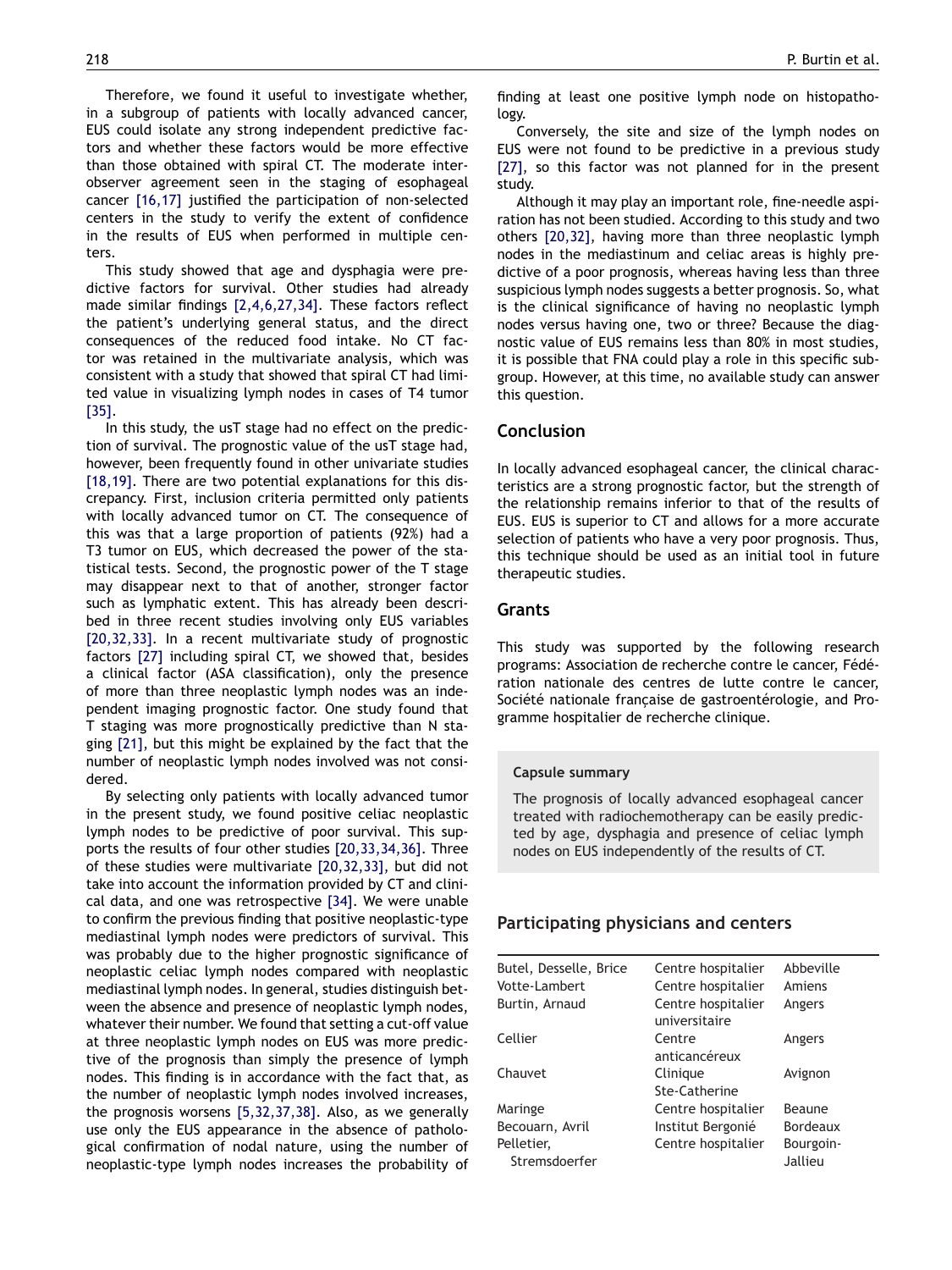<span id="page-6-0"></span>

| Clavero, Fabri                                                       | <b>CMC Bligny</b>                                | Briis-sous-<br>forges   |
|----------------------------------------------------------------------|--------------------------------------------------|-------------------------|
| Argouach, Gignoux,<br>Roussel, Segol,<br>Maurel, Bonvalot,<br>Salame | Centre hospitalier<br>universitaire              | Caen                    |
| Lacourt, Favre,<br>Janoray, Herr, Ruget                              | Clinique Ste-Marie                               | Chalon-sur-<br>Saône    |
| Dupont                                                               | Centre<br>d'oncologie                            | Chaumont                |
| Colin                                                                | Centre hospitalier<br>universitaire              | Clermont-<br>Ferrand    |
| Chaussade, Doucet                                                    | Centre hospitalier<br>universitaire<br>Cochin    | Paris                   |
| Denis, Wagner, Tamby,<br>Petit, Weiss                                | Centre hospitalier<br>régional Pasteur           | Colmar                  |
| Bedenne, Faivre,<br>Senesse, Michiels                                | Centre hospitalier<br>universitaire              | Dijon                   |
| Coudert, Fraisse,<br>Maingon                                         | CGFL                                             | Dijon                   |
| Geoffroy, Picot<br>Stampfli,<br>Michel-Langlet                       | Clinique<br>Centre hospitalier                   | Épernay<br>Laval        |
| Dolle                                                                | Centre hospitalier<br>A. - Mignot                | Le Chesnay              |
| <b>Buffet</b>                                                        | Centre hospitalier<br>universitaire              | Le<br>Kremlin-Bicêtre   |
| Triboulet, Quandalle,<br>Mariette, Denimal,<br>Hebbar                | Centre hospitalier<br>régional<br>universitaire  | Lille                   |
| Lledo<br>Seitz, Giovannini                                           | Clinique St-Jean<br>Institut<br>Paoli-Calmettes  | Lyon<br>Marseille       |
| Souillac                                                             | Centre hospitalier                               | Meaux                   |
| Untereiner                                                           | Clinique<br>Claude-Bernard                       | Metz                    |
| Conroy, Guillemin,<br>Marchal                                        | Centre<br>Alexis-Vautrin                         | Nancy                   |
| Lacroix                                                              | Centre hospitalier<br>universitaire              | <b>Nantes</b>           |
| Grossetti, Breteau                                                   | Centre hospitalier<br>régional                   | Orléans                 |
| Bouche, Flament,<br>Levasseur, Demange                               | Centre hospitalier<br>universitaire<br>Institut  | Reims<br>Reims          |
| Nasca                                                                | Jean-Godinot                                     |                         |
| Kamerer, Fournier<br>Novello                                         | Centre hospitalier                               | Sens<br><b>St-Denis</b> |
| Avignon, Parisot,<br>Berton, Legueul,<br>Aunis                       | Polyclinique                                     | St-Jean-de-<br>Braye    |
| Platini                                                              | Centre hospitalier<br>régional                   | Thionville              |
| Rouhier, Robin,<br>Champetier, Cartalat                              | Clinique Pasteur                                 | Valence                 |
| Flamembaum<br>Ducreux                                                | Centre hospitalier<br>Institut<br>Gustave-Roussy | Vichy<br>Villejuif      |

#### **Acknowledgements**

To Dr Kevin A. Waschke, for his editorial assistance in the preparation of this manuscript.

## **References**

- [1] Hofstetter W, Swisher SG, Correa AM, Hess K, Putnam Jr JB, Ajani JA, et al. Treatment outcomes of resected esophageal cancer. Ann Surg 2002;236:376—84.
- [2] Golubovic V, Golubovic S. ASA score as prognostic criterion for incidence of postoperative complications after transhiatal esophagectomy. Coll Antropol 2002;26(Suppl.):149—53.
- [3] Eloubeidi MA, Desmond R, Arguedas MR, Reed CE, Wilcox CM. Prognostic factors for the survival of patients with esophageal carcinoma in the U.S.: the importance of tumor length and lymph node status. Cancer 2002;95:1434—43.
- [4] Jiao X, Krasna MJ, Sonett J, Gamliel Z, Suntharalingam M, Doyle A, et al. Pretreatment surgical lymph node staging predicts results of trimodality therapy in esophageal cancer. Eur J Cardiothorac Surg 2001;19:880—6.
- [5] Natsugoe S, Yoshinaka H, Shimada M, Sakamoto F, Morinaga T, Nakano S, et al. Number of lymph node metastases determined by presurgical ultrasound and endoscopic ultrasound is related to prognosis in patients with esophageal carcinoma. Ann Surg 2001;234:613—8.
- [6] Petrequin P, Huguier M, Lacaine F, Houry S. Surgically treated esophageal cancers: predictive model of survival. Gastroenterol Clin Biol 1997;21:12—6.
- [7] Wurtz A, Chastanet P, Quandalle P, Lhermine C, Chambon JP, Woelffle D. Malpighian carcinomas of the thoracic esophagus. Pretherapeutic computed tomographic evaluation. Presse Med 1987;16:1355—8.
- [8] Shinkai M, Niwa Y, Arisawa T, Ohmiya N, Goto H, Hayakawa T. Evaluation of prognosis of squamous cell carcinoma of the oesophagus by endoscopic ultrasonography. Gut 2000;47:120—5.
- [9] Kienle P, Buhl K, Kuntz C, Dux M, Hartmann C, Axel B, et al. Prospective comparison of endoscopy, endosonography and computed tomography for staging of tumours of the oesophagus and gastric cardia. Digestion 2002;66:230—6.
- [10] Loren DE, Seghal CM, Ginsberg GG, Kochman ML. Computerassisted analysis of lymph nodes detected by EUS in patients with esophageal carcinoma. Gastrointest Endosc 2002;56:742—6.
- [11] Kim LS, Koch J. Do we practice what we preach? Clinical decision making and utilization of endoscopic ultrasound for staging esophageal cancer. Am J Gastroenterol 1999;94:1847—52.
- [12] Rasanen JV, Sihvo EI, Knuuti MJ, Minn HR, Luostarinen ME, Laippala P, et al. Prospective analysis of accuracy of positron emission tomography, computed tomography, and endoscopic ultrasonography in staging of adenocarcinoma of the esophagus and the esophagogastric junction. Ann Surg Oncol 2003;10:954—60.
- [13] Das A, Chak A, Sivak Jr MV, Payes J, Cooper GS. Endoscopic ultrasonography and prognosis of esophageal cancer. Clin Gastroenterol Hepatol 2006;4:695—700.
- [14] Rosch T, Classen M. Gastroenterologic endosonography. New York: Thieme Medical Publishers Inc; 1992.
- [15] Greenberg J, Durkin M, Van Drunen M, Aranha GV. Computed tomography or endoscopic ultrasonography in preoperative staging of gastric and esophageal tumors. Surgery 1994;116:696—701.
- [16] Burtin P, Napoleon B, Palazzo L, Roseau G, Souquet JC, Cales P. Interobserver agreement in endoscopic ultrasonography staging of esophageal and cardia cancer. Gastrointest Endosc 1996;43:20—4.